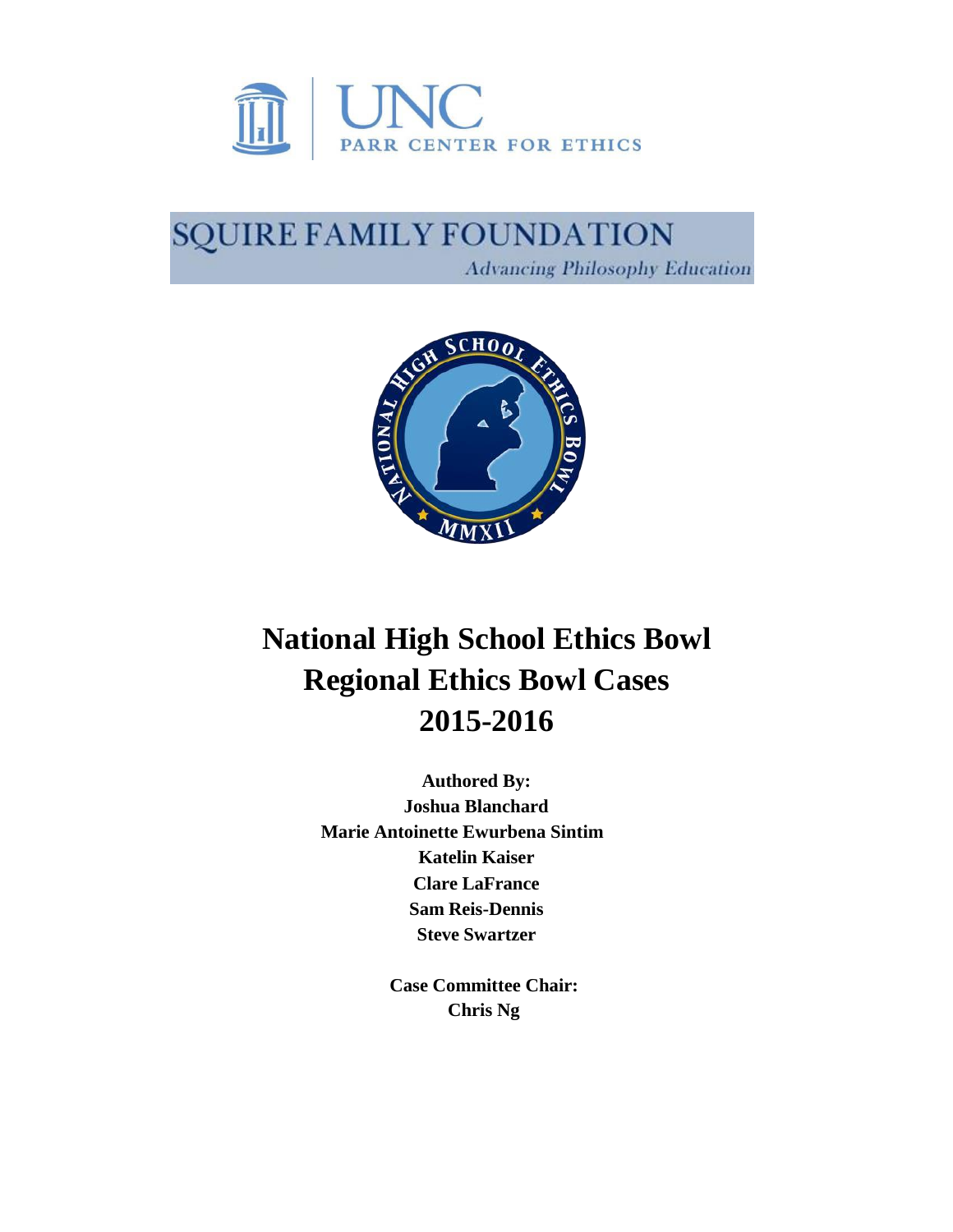# **1. Too Young to Vote?**

In September 2014, the people of Scotland held a referendum: Asked to decide whether to become an independent country or remain part of the United Kingdom, they chose the latter. Among the 3.6 million voters who participated in this decision were more than 100,000 young people between the ages of 16 and 17, who were allowed to vote on this question.

In June 2015, the Scottish Parliament unanimously passed a bill to secure voting rights for 16 and 17 year olds in all local and Scottish elections. However, these young people will not be able to participate in other UK elections or referenda, as only those aged 18 and above are eligible to vote in such elections.

Scotland is not alone in extending voting rights to some citizens under 18. Argentina, Austria, Brazil, Cuba, Ecuador, and Nicaragua allow citizens as young as 16 to vote in national elections.16 year olds are also allowed to vote in local elections in some areas of Germany, Israel, and Norway. Even two cities in the United States—Takoma Park and Hyattsville, MD—have lowered the voting age to 16 for local elections.<sup>2</sup> Youth activists in other communities, in the U.S. and elsewhere, have also urged their lawmakers to lower the voting age to 16.

Proponents of lowering the voting age argue that because minors are subject to the laws and are directly affected by political decisions, they should have a voice in determining those laws. In the U.S., many 16 and 17 year olds have jobs and pay taxes, and can often be tried as adults in criminal proceedings. Moreover, some claim that it is unfair that those who are 18 at a time of a presidential election will be able to vote, while those who are only a few days or weeks younger will not be allowed to do so for four years. Finally, some claim that allowing people to vote before adulthood would promote important democratic virtues at a younger age, and increase the likelihood that these voters will remain politically and socially engaged citizens. This would not only increase civic participation of young adults (between 18 and 25) who traditionally vote at far lower rates than older citizens, but also would promote a more participatory democracy overall.

Others argue that lowering the voting age is a bad idea. They worry that voting is too great a responsibility to entrust to minors—especially on matters of great national importance. Not only are 16 and 17 year olds less mature, these people contend, but also teenagers frequently lack the political knowledge, life experience, and independence needed to make wise political decisions. Although defenders of the status quo concede that young people are affected by political decisions, they argue that it is the parents' responsibility to take their children's interests into account when voting. Finally, some claim that lowering the voting age is the first step on a slippery slope: If 16 year olds are allowed to vote, why not 15 or 14 or 10 year olds?

#### **Study Questions:**

 $\overline{a}$ 

(1) Why is the right to vote important?

(2) What qualities are important for voting responsibly? Why are those qualities important?

(3) Should the right to vote depend only on whether or not a person can vote responsibly, or should it also depend on factors such as whether or not a person is affected by the election, or would benefit from the experience of voting?

(4) What are some major differences between adults and minors? Do these differences justify allowing only adults to vote?

<sup>1</sup> <http://www.bbc.co.uk/newsbeat/article/29279384/scottish-referendum-how-first-vote-went-for-1617-year-olds>

 $^2$  http://www.nytimes.com/2015/01/10/us/politics/students-in-maryland-test-civic-participation-and-win-right-to-vote.html? r=0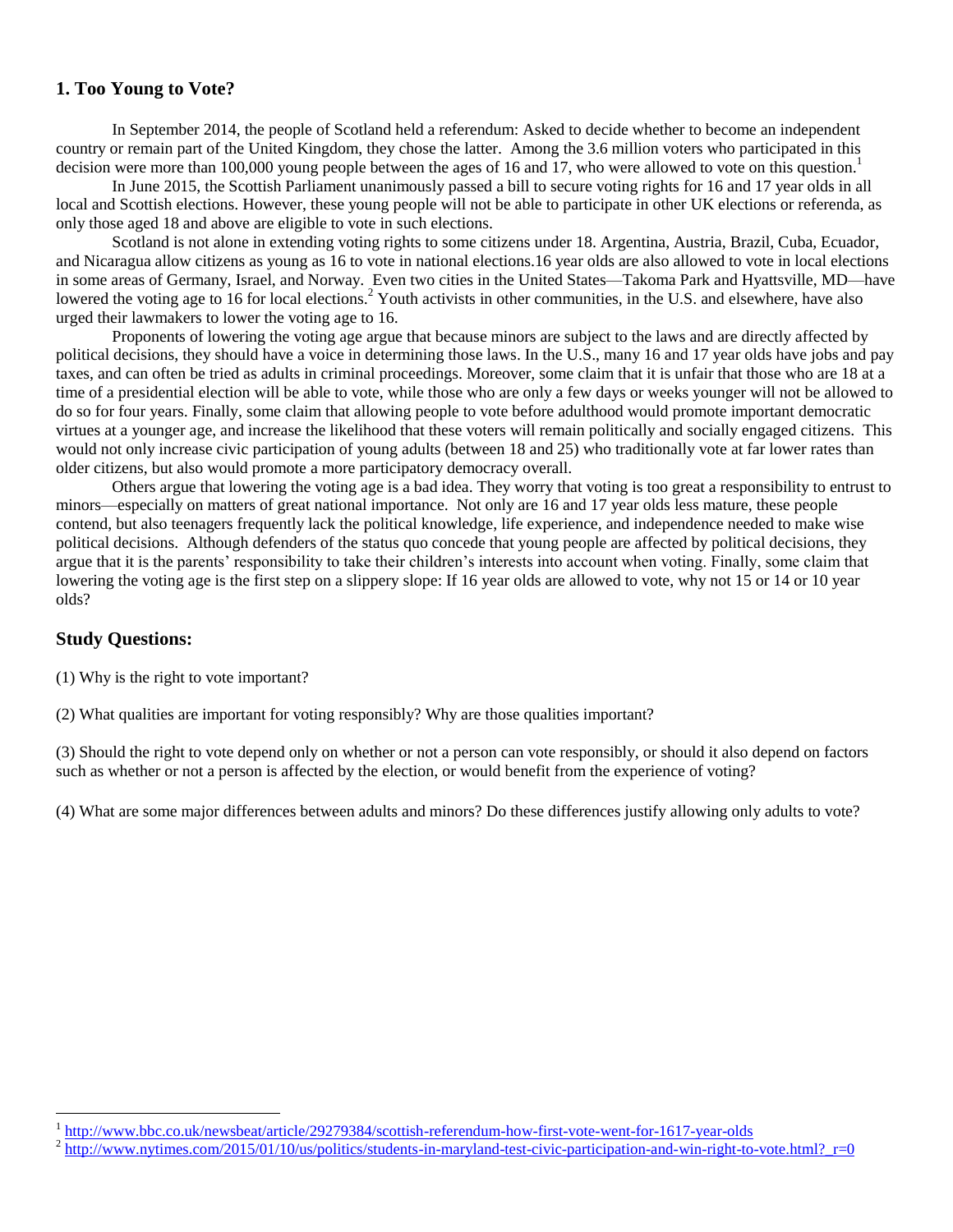#### **2. Selecting for Deafness**

Andre and Leslie want to have a child. They decide to use a process called preimplantation genetic diagnosis (PGD). In a 2006 story, the *New York Times* explained PGD as a process whereby "embryos are created in a test tube and their DNA is analyzed before being transferred to a woman's uterus. In this manner, embryos destined to have, for example, cystic fibrosis or Huntington's disease can be excluded, and only healthy embryos implanted."<sup>1</sup> Andre and Leslie, however, wish to use PGD to select *for* a disability: Andre and Leslie are deaf and want to have a child who will grow up immersed in Deaf culture, who understands the experience of Deafness, and who communicates via sign language.

Some of their friends strongly object to their plan but find it hard to articulate exactly what is so wrong about selecting for deafness. Others argue that Andre and Leslie are compromising their child's future by trying to engineer their deafness and that knowingly and willingly bringing someone into the world under these conditions is wrong. But Andre and Leslie respond that no child is born with an uncompromised future, and yet very few people think that having children is wrong in general. Many children are born into families whose circumstances are not considered optimal and in which opportunities may be limited, yet few would claim that these parents acted immorally by having children.

In fact, Andre and Leslie argue that their child would have a *better* life if born deaf because they would be in a better position to parent this child, and because the family would experience the world in similar ways. Andre and Leslie also explain that they are not harming anyone by creating a deaf child. After all, since they are choosing which of multiple frozen embryos to bring to term, a different person will come into existence depending on which choice they make. How could they harming their deaf child when the alternative is that embryo remains frozen and that child is never born at all?

#### **Study Questions:**

 $\overline{a}$ 

(1) Can we harm or benefit a child by bringing them into existence? Why or why not?

(2) If a parent has the power to decide which of two people will come into existence, and if they know that one of these people will have a better life than the other, do they have a moral obligation to choose the person who will have a better life? Why or why not?

(3) What is the relationship between disability and wellbeing? All else equal, is it better to be born without a disability than with one? Why or why not?

(4) In the case presented, the parents are choosing to bring to term an embryo with naturally occurring deafness. Compare the ethics of this scenario with the ethics of a scenario where parents seek to render an embryo with the potential to develop normal hearing deaf.

 $\frac{1 \text{http://www.nytimes.com/2006/12/05/health/05essa.html?}}{2 \text{http://www.nytimes.com/2006/12/05/health/05essa.html?}}$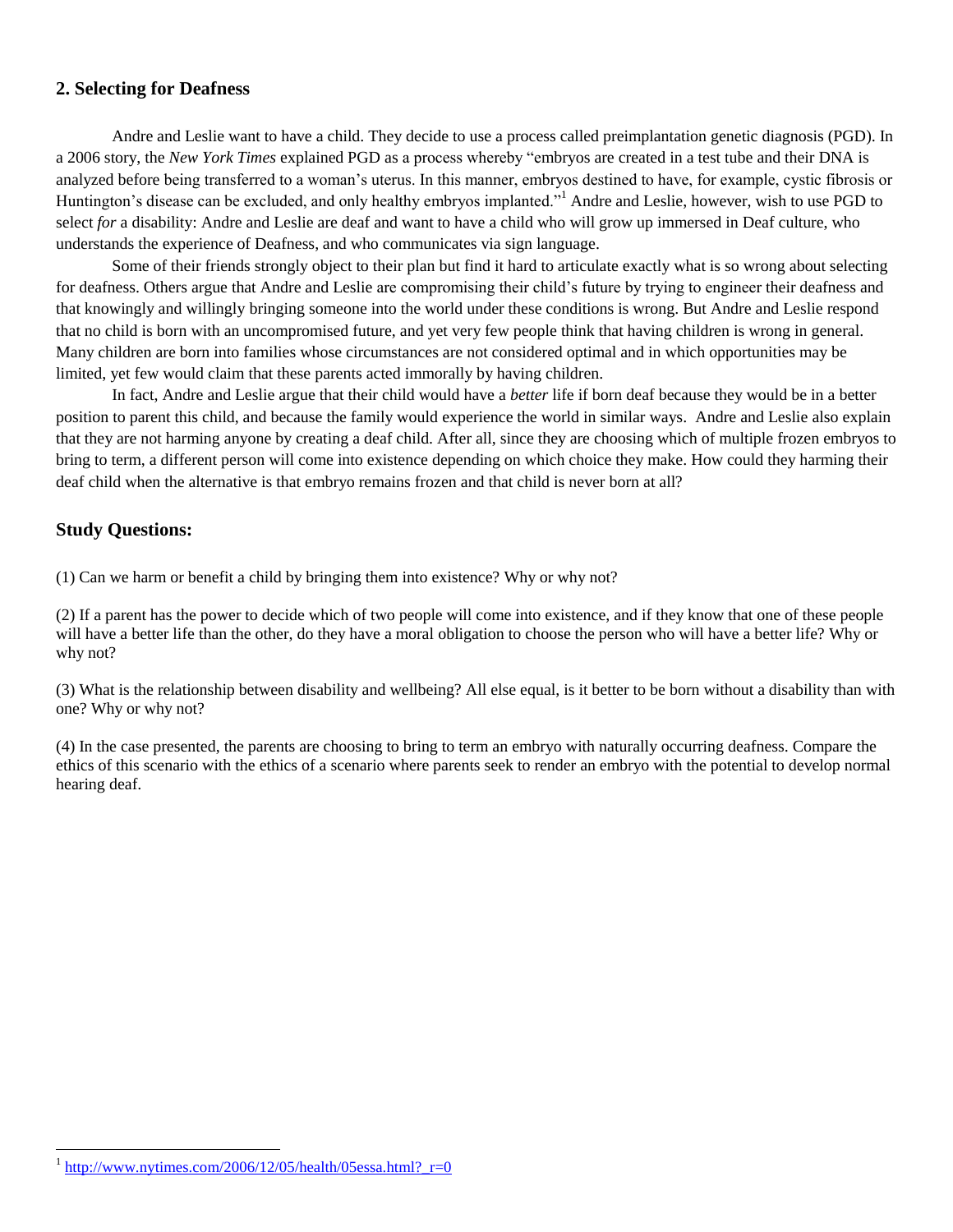#### **3. Ice Water Ethics**

During the summer of 2014, the "Ice Bucket Challenge" went viral on social media sites and across the internet. The challenge consisted of dumping ice water on one's head, posting a video of it, and daring others to either do the same or donate \$100 to the ALS Association. Among the millions of people who completed the challenge and posted their videos were dozens of celebrities, several of whom also made large donations. In a few months the phenomenon raised over \$100 million for research into ALS, a life-threatening neuron disease with no known cure.<sup>1</sup> On its face, the challenge was hugely successful, raising awareness and funding for an organization that is seen by charity watchdogs as efficient and well-run.<sup>1</sup>

However, the challenge also drew heavy criticism. Some commentators labeled it "slacktivism," pointing out that most people participating in the challenge made no contribution at all to  $ALS$ <sup>2</sup> In addition, William MacAskill, Vice-President of Giving What We Can, argued that the challenge led to so-called "moral licensing." This refers to the observation that people who feel that they have already done a good deed feel less obligated to do good in the future. "Because people on average are limited in how much they're willing to donate to good causes," he argued, "if someone donates \$100 to the ALS Association, he or she will likely donate less to other charities."<sup>3</sup> He later said that ALS, though harmful and tragic, is a problem that affects only a few thousand people every year. <sup>4</sup> Third-world diseases like malaria, which affect millions of adults and children, can be easily prevented at relatively low cost. To extend the life of a very sick ALS patient by three months would cost approximately \$55,000, an amount that could instead save over a dozen children from malaria.<sup>5</sup> Some extend this argument to claim that it is in fact unethical to donate to ALS rather than to a more effective cause.

Proponents counter that the Ice Bucket Challenge directly caused people to give money to the ALS Association that will prolong and improve the lives of thousands of ALS patients. At the same time, the event was considered great fun, and raised awareness of the disease. Moreover, proponents argue that, even if supporting the ALS Foundation does much less good than supporting, say, the Against Malaria Foundation, it also does much more good than many of the other things that people do with their time, energy, and money, such as have a nice dinner out or see a Broadway musical. Are we prepared to say that all of these actions are unethical – indeed, even more unethical than participating in the Ice Bucket Challenge – as well?

#### **Study Questions:**

 $\overline{a}$ 

(1) Is it morally problematic if charitable donors believe they are doing more good than they actually are?

(2) Is it unethical for a charity to solicit more donations than it needs, knowing that the extra money could be much better used elsewhere?

(3) Is it unethical for an individual to donate to a charity knowing that the money could be much better used elsewhere?

(4) How demanding is morality in general? For example, do we have a moral obligation not to spend \$100 on new clothes when we could be saving lives with that money instead? And, either way, what does that imply about the morality of our personal projects and relationships?

<sup>1</sup> <http://www.alsa.org/news/media/press-releases/ice-bucket-challenge-082914.html>

<sup>2</sup> [http://www.huffingtonpost.com/ben-kosinski/icebucketchallenge-why-yo\\_b\\_5656649.html](http://www.huffingtonpost.com/ben-kosinski/icebucketchallenge-why-yo_b_5656649.html)

<sup>3</sup> <http://qz.com/249649/the-cold-hard-truth-about-the-ice-bucket-challenge/>

<sup>4</sup> <http://qz.com/250845/this-week-lets-dump-a-few-ice-buckets-to-wipe-out-malaria-too/>

<sup>5</sup> <http://www.givewell.org/international/top-charities/AMF#Whatdoyougetforyourdollar>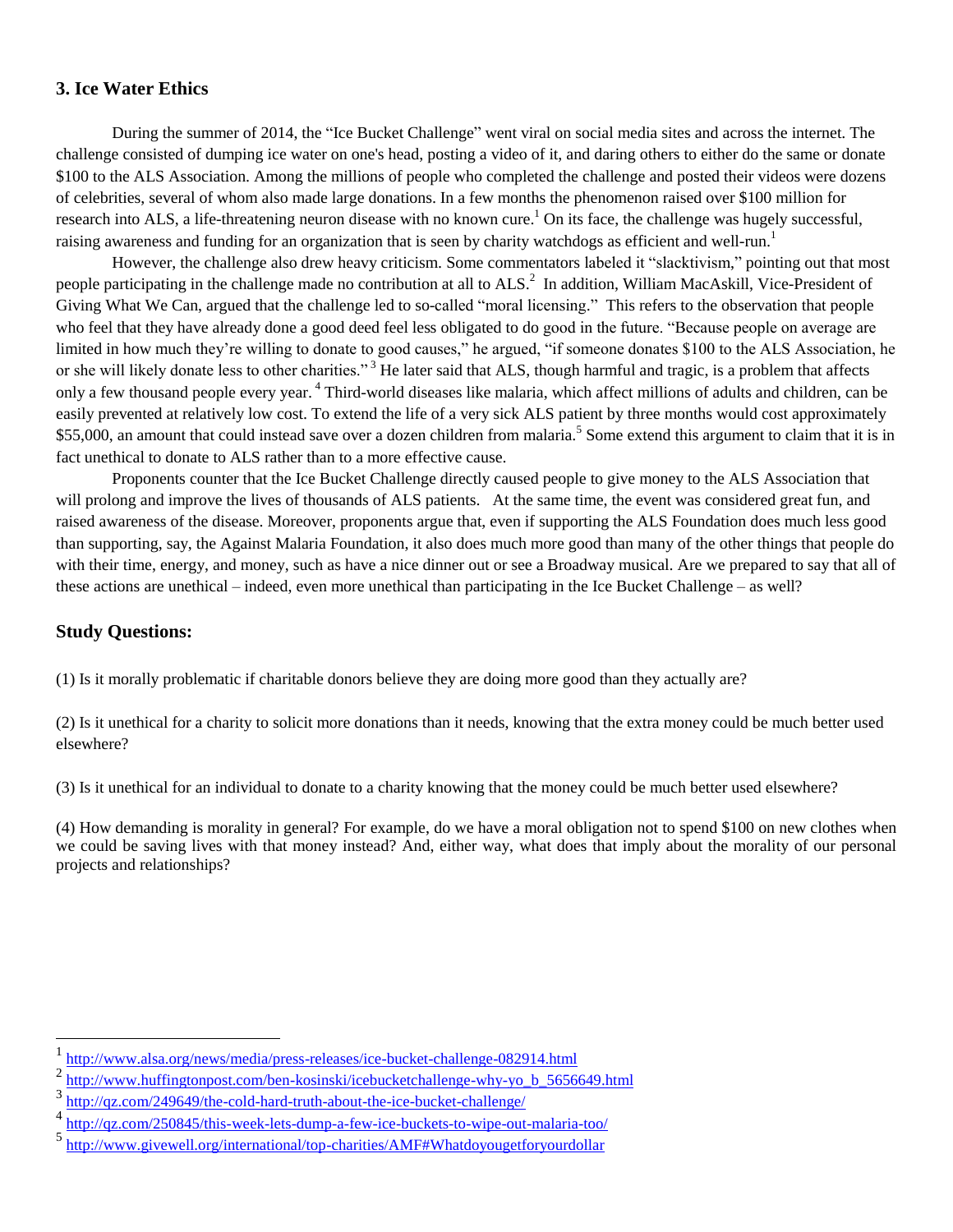# **4. A For-Profit 21st Century School**

Mark Zuckerberg, founder of Facebook, donated \$100 million for the "reimagining and transforming education with a proprietary technology platform" to AltSchool, which was founded in 2013 by Max Ventilla. <sup>1</sup> AltSchool is a collaborative community of micro-schools that uses teachers, deep research, and tools to offer a personalized, whole-child learning experience in San Francisco, Palo Alto, and Brooklyn for pre-kindergarten to  $8<sup>th</sup>$  grade students.<sup>2</sup>

Each micro-school has a mixed-age class of 25 to 30 students with two teachers. Children enrolled in AltSchool use laptops and tablets to complete a daily, personalized "playlist" of lessons, projects, and activities. Children might work on a lesson from Khan Academy or collaboratively create a skit about cell anatomy. A student's "playlist" also incorporates parents' input as to the skills they want emphasized for their child. The cost of enrollment for AltSchool in Brooklyn is  $$27,500$ .<sup>3</sup>

What makes AltSchool different from other for-profit schools is its paired function as a tech company. AltSchool employs engineers and researchers to collect and analyze data on enrolled students for Research & Development. Each classroom is outfitted with fisheye-lens cameras and a sound recorder. AltSchool engineers are working on a wearable device for students with a radio frequency ID tag to track all movements. The goal is to use this data to improve teaching techniques and/or assess student mastery, thereby benefiting the students attending these schools, and potentially future students as well.

Using the collected data, AltSchool is also developing software to build an operating system for education. This software will combine elements of a learning management system, administrative functions (enrollment, recruitment, finances, record keeping), and a social network for parent-teacher communication. Ventilla plans to market the software to charter, private, and public schools. By outsourcing these basic administration functions, the argument goes, educators can focus on serving students.

Not everyone is a fan of this model. Some argue that education ought to level the playing field, and this technology doesn't. In a technology-saturated world, students at schools that can afford this kind of education may be more advantaged, thus furthering the inequities that already exist. Also, Bryan Alexander, an education technology expert, believes this software model is too expensive for many K-12 schools. He also argues, "Issues of funding, technical support and confusing and sometimes conflicting state and federal policies make adopting new technology very difficult. In short a new platform would have to be astonishing to be worth the battle." $4$ 

# **Study questions:**

(1) What is the purpose of education? Should part of its purpose be to level the playing field?

(2) Is it morally problematic that children in school systems that can afford this technology can get this service, while children in other school systems cannot?

(3) Is it morally appropriate for schools to partner with technology companies in this kind of way? If so, what limits and safeguards, if any, should there be on such partnerships?

(4) Is it morally appropriate for schools to conduct research on students in this kind of way? If so, what limits and safeguards, if any, should there be on such research?

 $\overline{a}$ 

<sup>&</sup>lt;sup>1</sup> <http://www.bloomberg.com/news/features/2015-06-10/what-happens-when-an-ex-google-executive-creates-a-school-system->

<sup>&</sup>lt;sup>2</sup> <https://www.altschool.com/>

<sup>&</sup>lt;sup>3</sup><http://www.npr.org/sections/ed/2015/05/04/403577703/a-for-profit-school-startup-where-kids-are-beta-testers>

<sup>&</sup>lt;sup>4</sup> <https://medium.com/bright/a-peek-into-silicon-valley-s-latest-bet-altschool-abf6c6973ecd>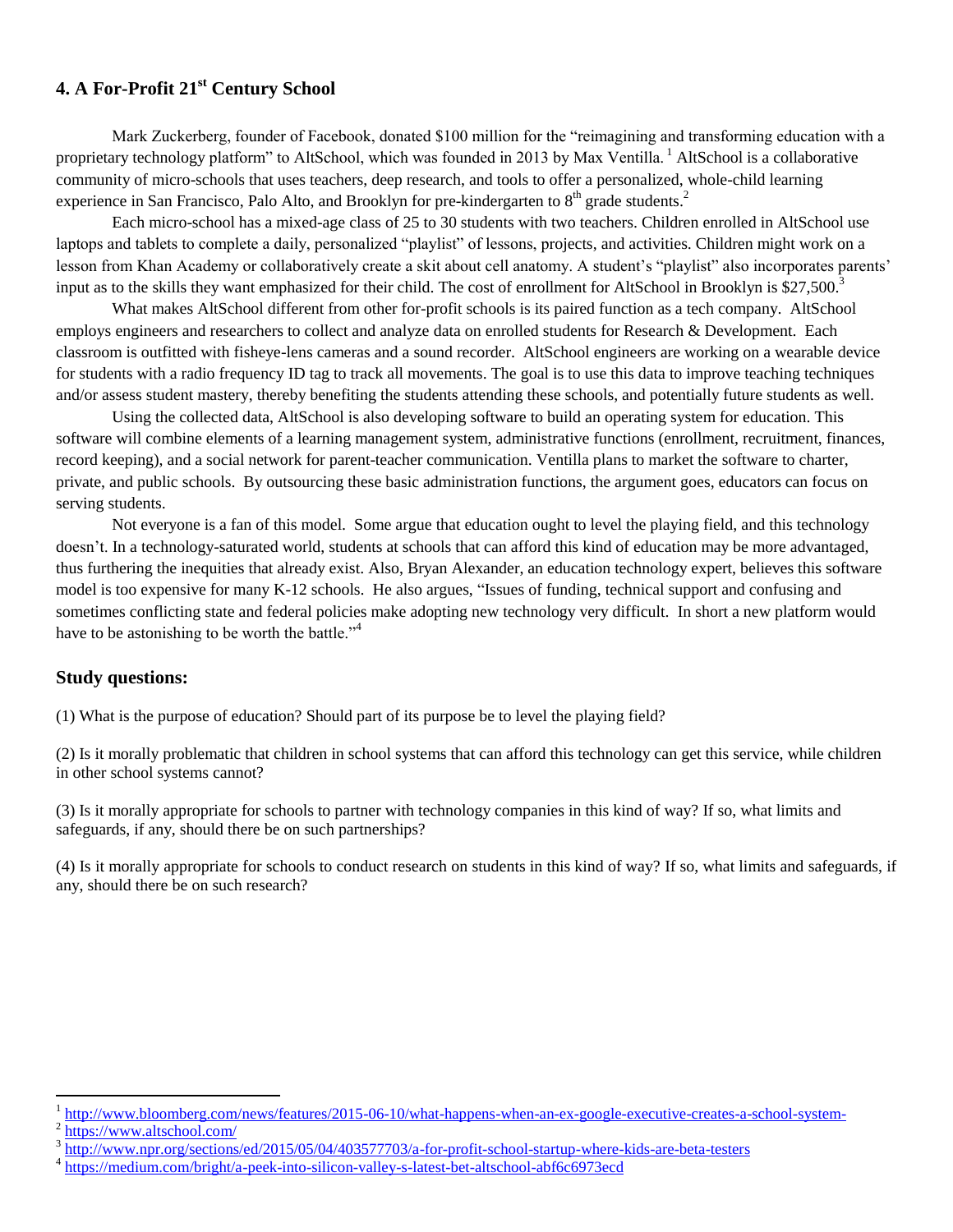#### **5. Reacting to Racist Chants**

During a 2014 Russian soccer match between two Moscow teams, the Torpedo and the Dynamo, fans of the Torpedo began reciting racist chants, and Congonese-native Christopher Samba of the Dynamo responded with an "unpleasant gesture."

This was not the first time Samba had responded to racist insults from the crowd. In January 2013, a banana was thrown at him. He threw it back into the stands and received no punishment. Samba asserted, "I want to play football and not have to listen to racial taunts."<sup>1</sup>

Although Samba apologized for his "unpleasant gesture," the Russian Football Union (RFU) suspended him for two matches. The RFU explained, "We took into account what happened on the pitch and he was provoked. Therefore we decided on the lightest possible punishment."<sup>2</sup> The RFU also punished Torpedo stadium officials who were ordered, for the upcoming match, to close the area of the stadium where the most vocal fans sit. The organization hoped this would send a message to fans that racism would not be tolerated.

However, racist chanting at soccer matches continued. For example, Spartak fans at a match in St. Petersburg made racist "monkey chants" towards a Brazilian-native Givanildo Vieira de Sousa, or the "Hulk." In response, the RFU banned Spartak fans from attending the next home match, which was scheduled to take place in Yekaterinburg, 900 miles away.

Some might argue that, if fans continue to make racist chants, then the RFU should make further changes to address the issue, and that Samba can permissibly react with as much anger as he likes in the meantime. In contrast, others might argue that, whether or not fans continue to make racist chants, there are limits to what the RFU can do to address the issue, and there are also limits to how Samba can permissibly react to these chants.

#### **Study Questions:**

 $\overline{a}$ 

(1) Should athletes be held to a higher standard of behavior because they are in the public eye?

(2) Does Samba have an obligation to act "professionally" in the face of racist chants? If so, does he also have an obligation to apologize for his "unpleasant gesture"? If not, what ethical limits, if any, should there be on his reactions?

(3) To what extent should Samba be punished, if at all?

(4) Is it fair to punish a large number of fans because of the actions of a few racist fans?

<sup>&</sup>lt;sup>1</sup> [http://www.washingtonpost.com/blogs/early-lead/wp/2014/10/02/russian-soccer-fans-hurl-racist-insults-at-brazils-hulk-and-](http://www.washingtonpost.com/blogs/early-lead/wp/2014/10/02/russian-soccer-fans-hurl-racist-insults-at-brazils-hulk-and-englands-christopher-samba-this-week/)

[englands-christopher-samba-this-week/](http://www.washingtonpost.com/blogs/early-lead/wp/2014/10/02/russian-soccer-fans-hurl-racist-insults-at-brazils-hulk-and-englands-christopher-samba-this-week/)<br><sup>2</sup> [http://www1.skysports.com/football/news/11095/9493520/former-qpr-defender-chris-samba-banned-by-russion-football-union-after](http://www1.skysports.com/football/news/11095/9493520/former-qpr-defender-chris-samba-banned-by-russion-football-union-after-retaliating-to-racist-abuse)[retaliating-to-racist-abuse](http://www1.skysports.com/football/news/11095/9493520/former-qpr-defender-chris-samba-banned-by-russion-football-union-after-retaliating-to-racist-abuse)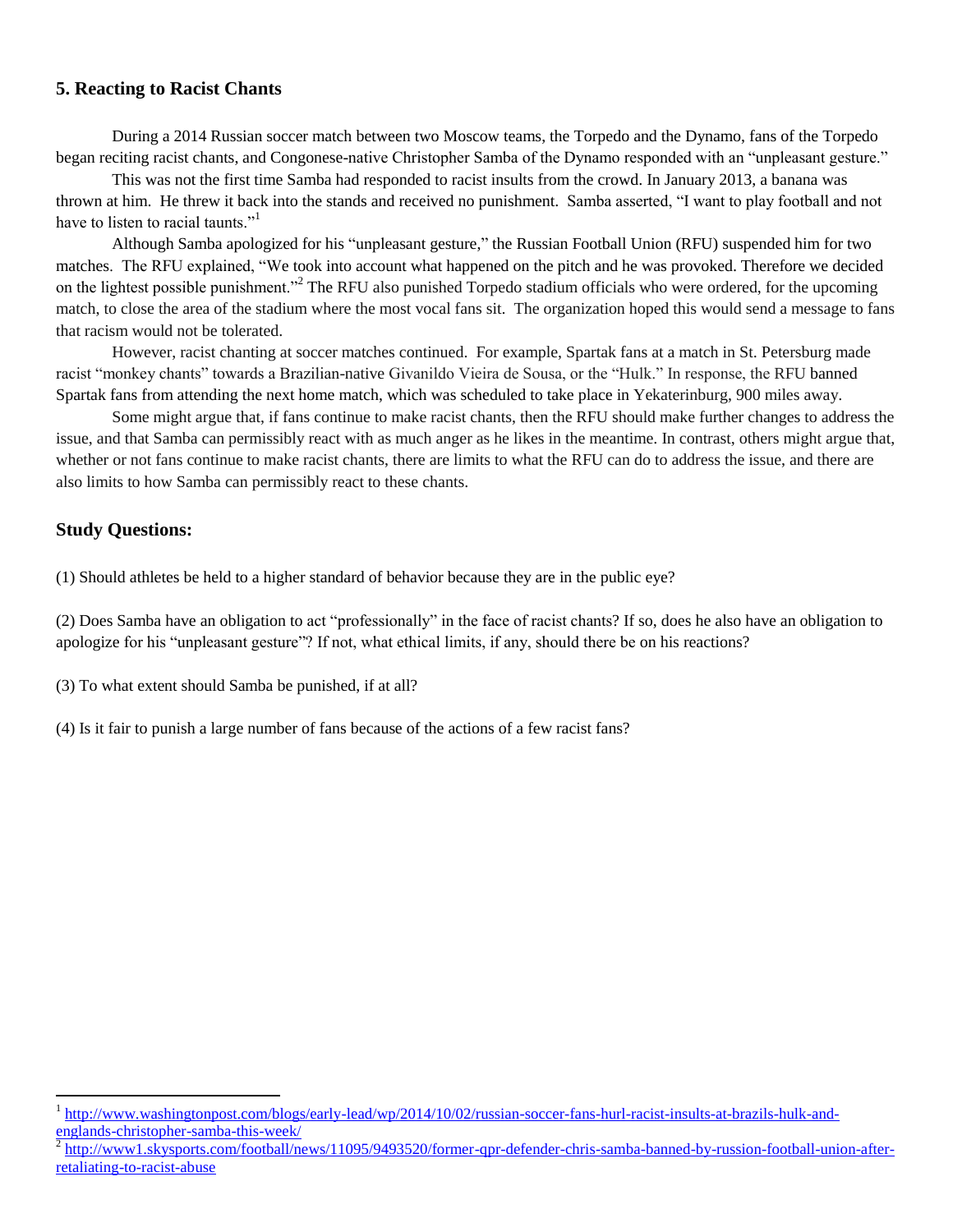#### **6. Fire at the Louvre**

Paul is a scholar of Renaissance art history and a curator at the Louvre in Paris. One morning, a fire sweeps through the museum. As people are evacuating the museum, Paul has an important decision to make. Should he risk his own life by attempting to rescue anything? He sees that he has at least two options. First, he could rescue Leonardo da Vinci's *Mona Lisa*, his favorite painting in the world and the museum's most prized work. Second, he could rescue a museum visitor who seems to have lost consciousness, and who therefore seems to be incapable of rescuing themselves.

Paul realizes that no one would blame him if he did not attempt a rescue at all, given the personal risk involved. He also realizes that, if he does attempt a rescue, he faces a separate question: What /whom should he rescue? Paul thinks of himself as a kind and humane person. Watching a human being die as he saves a painting would be devastating. But he has dedicated his entire life to studying and preserving Renaissance art, and he loves the *Mona Lisa* more than anything else in the world. Moreover, approximately six million people visit the painting every year, and its destruction would be an immeasurable cultural loss.

#### **Study Questions:**

(1) Does Paul have an obligation to try to rescue anything at all? If so, can he permissibly choose what / whom to rescue, or does he have an obligation to favor the painting or the person? Explain.

(2) How, if at all, would things change if Paul was a firefighter?

(3) How, if at all, would things change if the museum visitor were still conscious (yet still immobile), or if the painting were less famous (yet still cherished by Paul)?

(4) What kind of value does art have? What kind of value do persons have? How, in general, should we compare the value of art and the value of persons?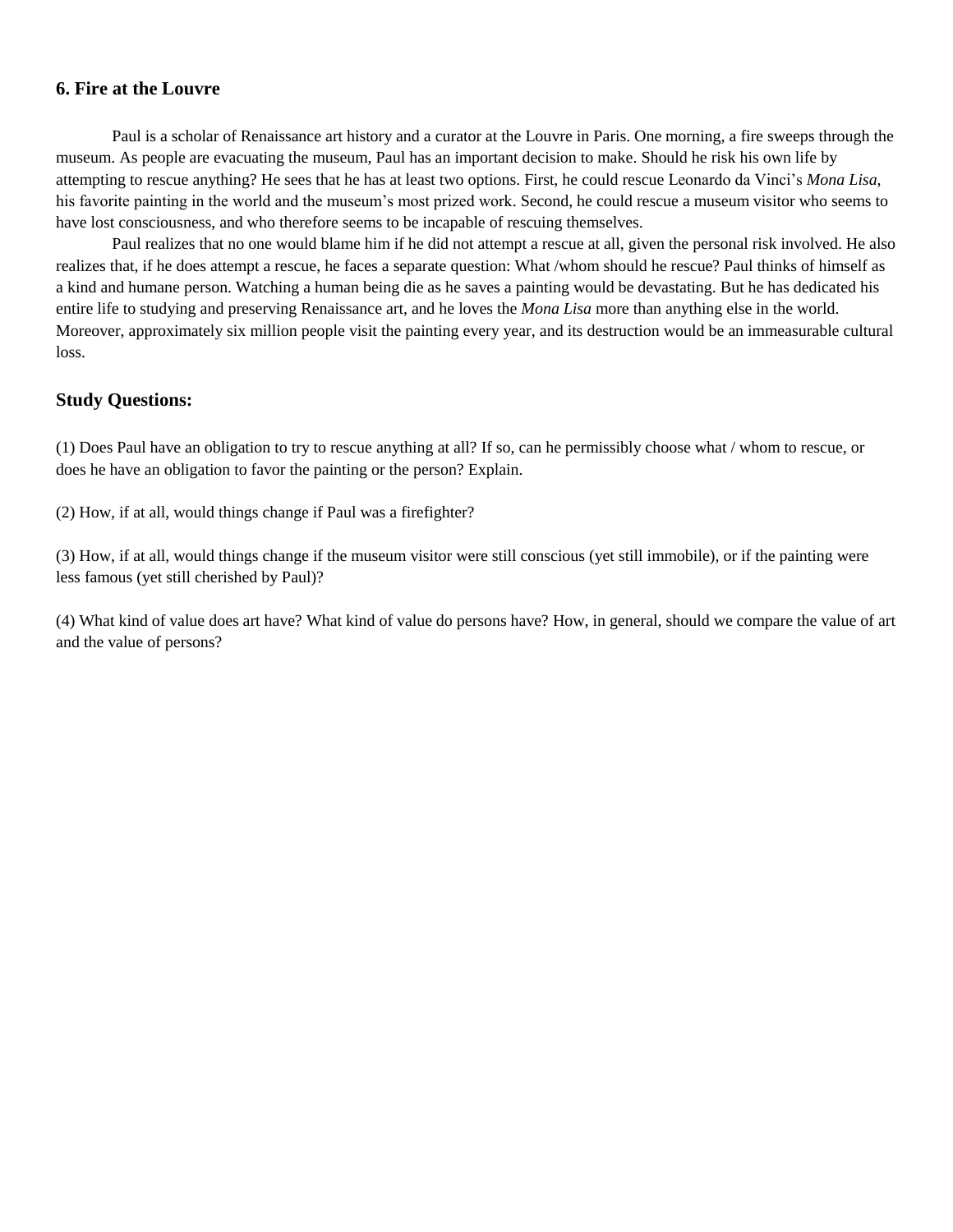# **7. Technology's Graveyards**

Discarded computers, smartphones, and other devices decay in landfills or are incinerated, releasing dangerous amounts of toxic chemicals–lead, cadmium, polyvinyl chloride–that leach into the ground or are released into the air.<sup>1</sup> Internationally, about 20 to 50 million tons of electronics are discarded each year.<sup>2</sup>

Much of the e-waste from developed countries ends up in China, India, and developing West African nations. For example, in 2005, 50-80% of the 2.6 million tons of e-waste generated by the U.S. was exported to other countries for disposal.<sup>3</sup> Workers in these poorer countries then break down the electronics to resell valuable materials, but lacking the tools to properly dispose of the toxic components, they endanger their own and others' health and safety. A report by Green Cross Switzerland estimates that about 250,000 people are affected by the toxic fumes from an e-waste landfill in Accra, Ghana.<sup>4</sup> Another study found that the area surrounding an e-waste dump in Guiyu, China, had lead levels 50% higher than the safe standards set by the Centers for Disease Control and Prevention.

To tackle this problem, some propose government regulation. European Union electronics manufacturers, for example, are now required to take back used electronics and recycle or dispose of them locally.<sup>5</sup> Some areas in the United States have passed similar laws, but most take-back programs in America are still voluntarily started by companies.<sup>6</sup> The Basel Convention, ratified by many countries but not the U.S., puts limits on the transport of hazardous waste across borders.<sup>7</sup> The Ban Amendment, not yet widely adopted, completely bans the transport of hazardous waste from developed nations to developing nations.<sup>89</sup> Even among those countries who have signed the convention or the amendment, enforcement has proven extremely difficult: Inspections of 18 European ports in 2005 found that up to 47% of the waste being shipped was illegal.<sup>10</sup>

Others argue that this problem should be tackled by reducing the amount of waste we produce. This responsibility would fall on both manufacturers who would need to rethink the notion of "planned obsolescence" (intentionally manufacturing products with short lifespans so that consumers are compelled to buy new ones) and on consumers who need to rethink the notion of "perceived obsolescence" (the rush to discard functional devices when newer versions are marketed).<sup>11</sup> Both of these factors have increased the rate at which we replace our technology: According to Greenpeace, "the average lifespan of computers in developed countries has dropped from six years in 1997 to just two years in 2005."<sup>12</sup>

#### **Study Questions:**

 $\overline{a}$ 

(1) Are governments morally permitted or required to regulate the disposal of their country's waste? Why or why not?

(2) Is it morally permissible for developed nations to sell potentially hazardous e-waste to willing buyers in developing nations?

(3) Do manufacturers have a moral obligation to take back and dispose of the products that they create? Do consumers have a moral obligation to participate in this process?

(4) Do manufacturers have a moral obligation to create products with longer lifespans, even if they would earn less money as a result? Similarly, do consumers have a moral obligation to keep products as long as they can, even if they would prefer to replace them? Explain.

<sup>&</sup>lt;sup>1</sup> <http://ewasteguide.info/hazardous-substances>

<sup>2</sup> <http://www.greenpeace.org/international/en/campaigns/detox/electronics/the-e-waste-problem/>

<sup>3</sup> <http://www.pbs.org/frontlineworld/stories/ghana804/map/map.html>

<sup>&</sup>lt;sup>4</sup> <http://www.theafricareport.com/West-Africa/ghana-e-waste-pollution-plagues-accras-agbloboshie.html>

<sup>5&</sup>lt;br>[http://ec.europa.eu/environment/waste/framework/pdf/BPE%20Inspection/9.%20Inspection\\_WEEE%20enforcement%20-](http://ec.europa.eu/environment/waste/framework/pdf/BPE%20Inspection/9.%20Inspection_WEEE%20enforcement%20-%20addressing%20leakage%20in%20the%20take-back%20scheme%20%28NL%29.pdf)

[<sup>%20</sup>addressing%20leakage%20in%20the%20take-back%20scheme%20%28NL%29.pdf](http://ec.europa.eu/environment/waste/framework/pdf/BPE%20Inspection/9.%20Inspection_WEEE%20enforcement%20-%20addressing%20leakage%20in%20the%20take-back%20scheme%20%28NL%29.pdf)

<sup>&</sup>lt;sup>6</sup><http://www.pbs.org/frontlineworld/stories/ghana804/resources/ewaste.html>

<sup>&</sup>lt;sup>7</sup> [http://legal.un.org/avl/pdf/ha/bcctmhwd/bcctmhwd\\_e.pdf](http://legal.un.org/avl/pdf/ha/bcctmhwd/bcctmhwd_e.pdf)

<sup>&</sup>lt;sup>8</sup> <http://www.basel.int/Implementation/LegalMatters/BanAmendment/tabid/1484/Default.aspx>

<sup>&</sup>lt;sup>9</sup> [https://treaties.un.org/pages/ViewDetails.aspx?src=TREATY&mtdsg\\_no=XXVII-3&chapter=27&lang=en](https://treaties.un.org/pages/ViewDetails.aspx?src=TREATY&mtdsg_no=XXVII-3&chapter=27&lang=en)

<sup>10&</sup>lt;br><http://www.greenpeace.org/international/en/campaigns/detox/electronics/the-e-waste-problem/where-does-e-waste-end-up/>

<sup>&</sup>lt;sup>11</sup> <http://www.green24.com/science/plannedobs.php>

<sup>&</sup>lt;sup>12</sup> <http://www.greenpeace.org/international/en/campaigns/detox/electronics/the-e-waste-problem/>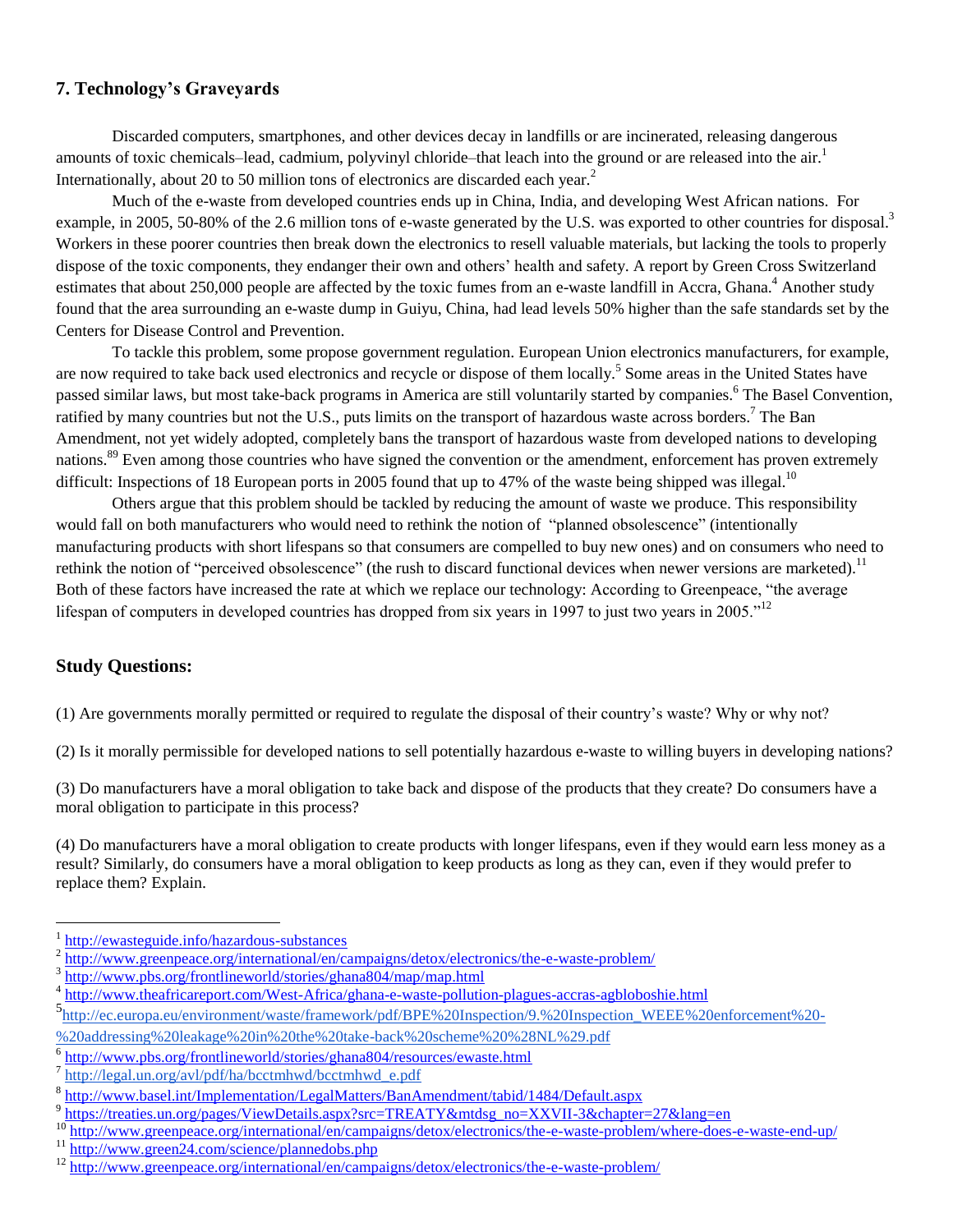#### **8. Reporting on a Scandal**

Charlie is an editor on the staff of her high school's newspaper. Recently, she learned that the community service group at her school which raises money for Doctors Without Borders lost its status as a school-approved group.

Talking to former group members, Charlie learned that the group had not functioned according to school rules. For the most part, group members had fundraised instead of engaging in service-based activities like raising awareness. In addition, Jason, the leader of group for Doctors Without Borders, had often awarded service hours in exchange for money raised. Some students, behind on hours, had simply donated chunks of money, up to several hundred dollars, and Jason had signed them off on their community service.

Jason was initially defensive about these allegations and refused to be quoted in the article Charlie was writing. However, Jason later emailed Charlie, asking her not to publish the allegations, saying that they could hurt his college applications. Regretting his poor judgment managing the group, he explained that he had been too caught up in the cause to examine whether his methods were appropriate, and he now wanted to put the situation behind him.

Charlie was unsure how to proceed. She believed that Jason realized he had made a mistake and regretted his actions. She also wanted to respect his privacy, and she knew that releasing the information could damage his reputation among peers and teachers and affect his chances of college admission.

However, Charlie also knew that journalists have a professional obligation to run important stories no matter how controversial they are, and to hold those in power accountable for their actions. Jason's abuse of the system had affected many students by encouraging cheating, and by devaluing the community service experiences of those who had put in hours honestly. Her paper, she felt, ought to expose the wrongdoing.

#### **Study Questions:**

(1) What responsibility do journalists have to uncover the truth? What responsibility do they have to respect individuals' right to privacy? How should these responsibilities weigh against each other?

(2) Should private citizens have a greater right to privacy than public officials? If so, should Jason count as a public official or a private citizen for purposes of a student newspaper story about a student group leader?

(3) Suppose that Jason decided to break the rules because he believed that his group could do more good through fundraising than through other activities. Would his behavior be justified in this case? Why or why not?

(4) Suppose that Jason did not believe that he acted wrongly, and therefore his only regret was that he got caught. How, if at all, should that change Charlie's thinking about what to do?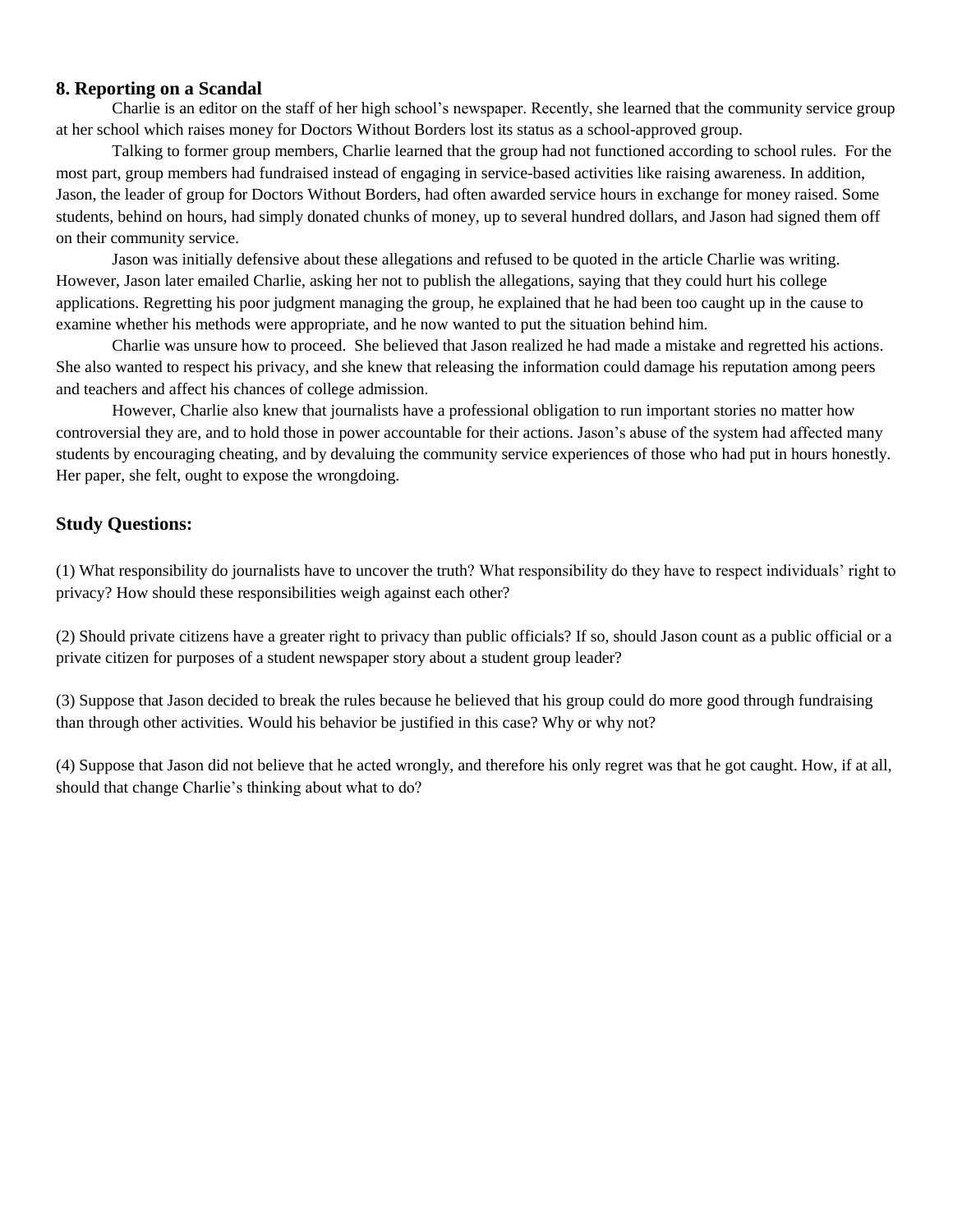#### **9. "Don't Help Me!"**

Tom is a sophomore at a prestigious college. He comes from a low-income household and is the first member of his family to attend college. During his freshman year, Tom did well academically and socially, though he sometimes consumed alcohol at parties, and he was twice cited by the school for drinking in the dorms. Going into his sophomore year, Tom already had "two strikes": One more citation for underage drinking on school property and he would lose his scholarship.

During the semester, Tom and his friend Kevin are drinking at a party in a university-owned apartment. Tom, dancing merrily, accidentally smashes a glass bottle and badly cuts his hand. Bleeding profusely, Tom begins to feel lightheaded and wobbly. Concerned for his friend and beginning to panic, Kevin reaches for his phone to call for help. But Tom pleads, "Just bandage me up as best you can—if you call for help the school will find out I've been drinking and I'll lose my scholarship! I'll go to the health center tomorrow morning and everything will be fine."

Kevin is uneasy with this plan. He's not trained to clean and bandage a wound and doesn't want to be responsible for Tom sustaining a serious, permanent injury. On the other hand, Tom insists that the decision to seek help is not Kevin's to make. Tom says that he's willing to risk his health in order to avoid getting kicked out of school and compromising his future. By calling an ambulance, Kevin might be changing Tom's life forever.

#### **Study Questions:**

(1) Is it morally wrong of Tom to ask Kevin not to call for help? Why or why not?

(2) Can Kevin permissibly do what he thinks is best? If not, is this because he should call for help or defer to Tom's judgment? Explain.

(3) Imagine that Kevin calls for help and that Tom ends up losing his scholarship. Would it reasonable for Kevin to feel guilty? Alternatively, imagine that Kevin defers to Tom's judgment and Tom ends up suffering permanent damage in his hand. Would it be reasonable for Kevin to feel guilty? Explain.

(4) Suppose that Tom is clearly too drunk to be capable of making an informed decision about what to do, but that Kevin is fully aware of his academic and disciplinary situation. What should Kevin do in that case?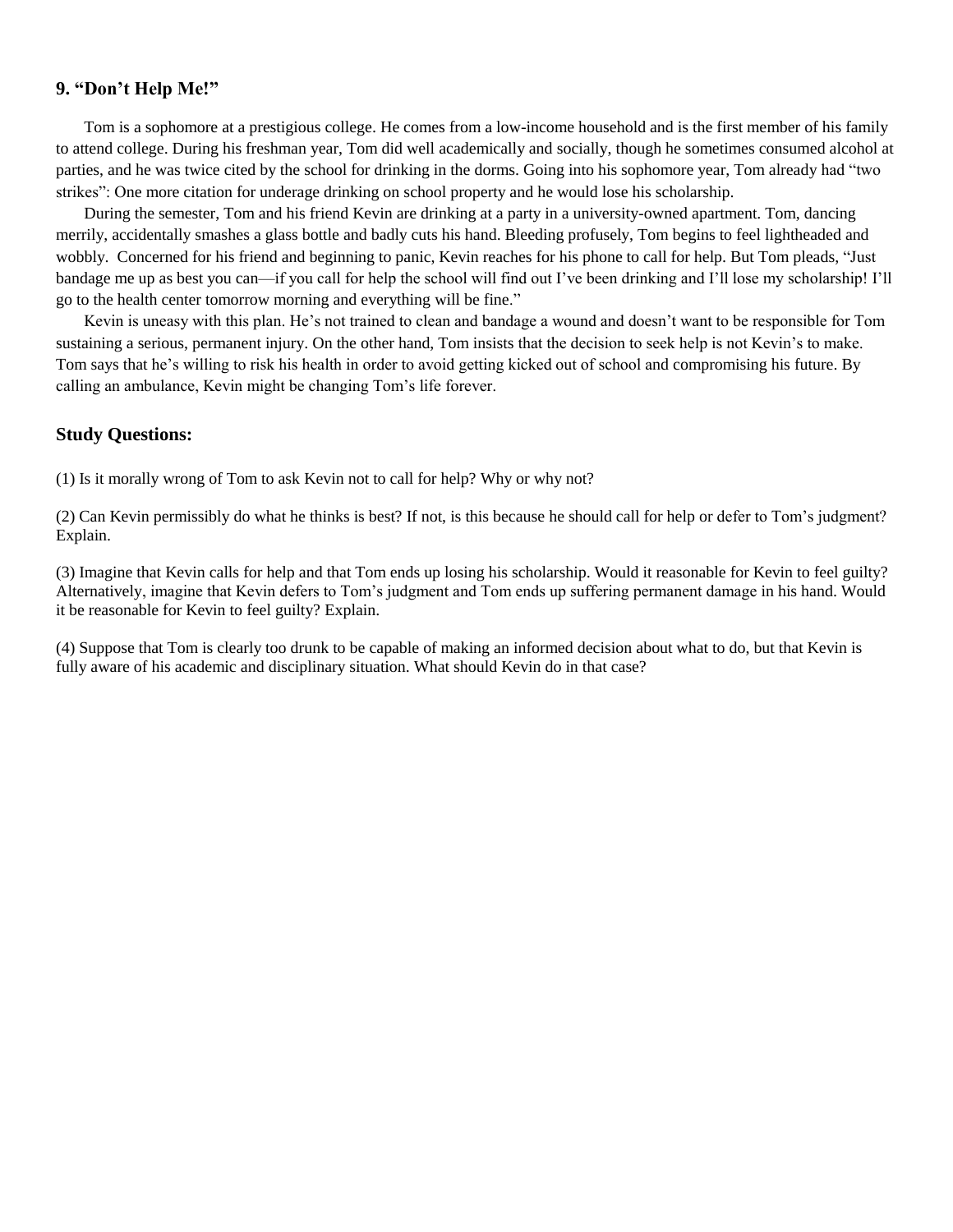# **10. Feeding Cover Up**

Kristal Snow Tomko was dining at the Big Fish Grille, in Wilmington, Illinois when her six-month-old son needed feeding so she began nursing. The manager soon approached her explaining that other customers felt uncomfortable. He asked Tomko to cover herself with a napkin or move to a more private spot. Kristal refused until the manager insisted that she stop nursing or move. She later explained on Facebook, "I went quietly and quickly to my van where I cried and nursed." Her Facebook post was shared more than 1,000 times, and a number of other mothers threatened to hold a protest "nurse-in" at the restaurant.

This wasn't an isolated case. An American Airlines flight attendant told a nursing mother that she needed to put a blanket over her nursing son "because there are kids on this flight."<sup>2</sup> Complaining to customer service, the mother received a letter explaining the company's policy that nursing during flights should be "done with certain discretion and modesty" so as to not offend other passengers: "We believe it is reasonable to ask that the mothers' cover-up [sic] in an appropriate manner during feeding." In another incident, a lifeguard at a Moline IL YMCA told a nursing mother that she had to nurse her son in the bathroom, not poolside.<sup>3</sup> "I thought, 'I'm not going to take her into the bathroom and feed her, because I don't even eat in the bathroom,'" the woman told a local news station. Even Facebook has been criticized for removing images of nursing mothers on the grounds that these photos violating the website's policies against nudity.<sup>4</sup>

In the Illinois cases, the law was on the women's side: "A mother may breastfeed her baby in any location, public or private, where the mother is otherwise authorized to be, irrespective of whether the nipple of the mother's breast is uncovered during or incidental to the breastfeeding."<sup>5</sup> Many other states have similar statutes.

Some people believe that a woman's openly baring breast while feeding is obscene or indecent, and that such displays should not be allowed in public places – especially those frequented by children or teenagers. Others argue that laws requiring business owners to allow breastfeeding violates their rights to determine what happens in their establishments. Additionally, some contend that since many women do cover up when breastfeeding, the practice cannot be considered too onerous.

Advocates of public nursing disagree, arguing that it is often emotionally hurtful to be asked to cover up or to feed their children in a restroom. Tomko, for instance, reports, "I was made to feel embarrassed and shamed, as if I were doing something wrong." Many people are concerned that society already places too much pressure on mothers, and forcing them to cover up while feeding makes an already difficult job even harder; it can even be counterproductive, drawing more attention to the situation. Either way, they argue, women should be able to choose how and when to feed their babies. Some go further, arguing that those who are offended by the sight of a nursing mother are in the wrong. These critics maintain that breasts (or images of breasts) are not necessarily sexual, and that because breastfeeding is perfectly natural, nursing women have nothing to be ashamed about.

# **Study Questions:**

 $\overline{a}$ 

(1) When should business owners have a right to control the types of behaviors that are allowed in their businesses?

(2) What does it mean to say that breastfeeding is natural? Does it matter morally whether or not an activity is natural in this sense? Why or why not?

(3) Is it appropriate to feel offended or disgusted by the sight of a woman nursing a child? Why or why not?

(4) Is there a morally relevant difference between a woman baring her breasts in order to feed her baby and a woman baring her breasts for other (non-sexual) purposes? Why or why not?

<sup>1</sup> <http://www.forbes.com/sites/tarahaelle/2015/05/07/breastfeeding-in-public-illinois-restaurant-shows-how-to-right-a-wrong/>

<sup>&</sup>lt;sup>2</sup> [http://www.huffingtonpost.com/2013/08/07/american-airlines-breastfeeding-flight-attendant\\_n\\_3719655.html](http://www.huffingtonpost.com/2013/08/07/american-airlines-breastfeeding-flight-attendant_n_3719655.html)

<sup>3</sup> [http://www.huffingtonpost.com/2013/09/14/illinois-mom-breastfeeding-ymca\\_n\\_3927113.html](http://www.huffingtonpost.com/2013/09/14/illinois-mom-breastfeeding-ymca_n_3927113.html)

<sup>4</sup> [https://www.washingtonpost.com/news/the-intersect/wp/2015/02/26/facebook-is-embroiled-in-yet-another-breastfeeding-photo](https://www.washingtonpost.com/news/the-intersect/wp/2015/02/26/facebook-is-embroiled-in-yet-another-breastfeeding-photo-controversy/)[controversy/](https://www.washingtonpost.com/news/the-intersect/wp/2015/02/26/facebook-is-embroiled-in-yet-another-breastfeeding-photo-controversy/)

<sup>5</sup> <http://www.ilga.gov/legislation/publicacts/fulltext.asp?Name=093-0942>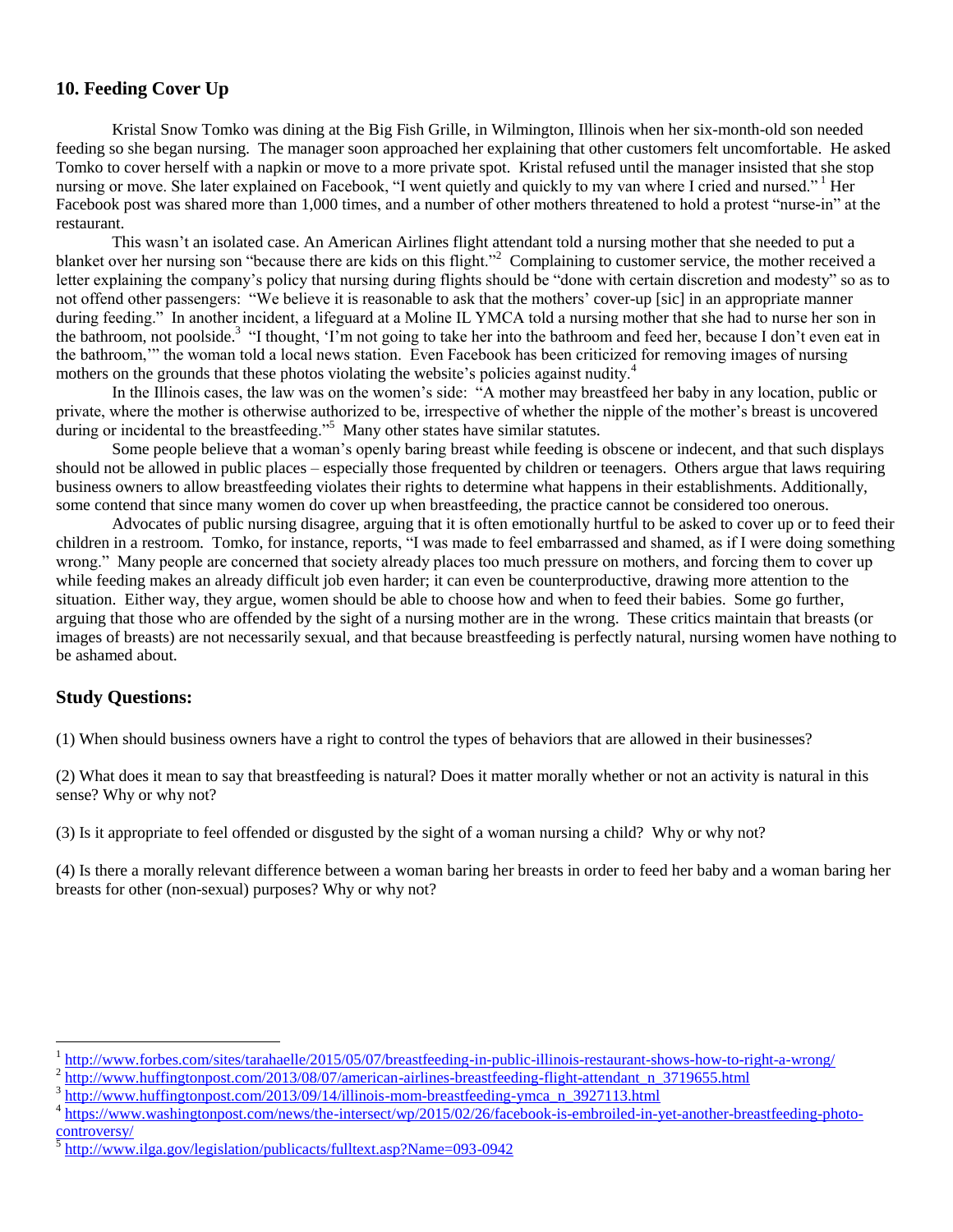# **11. Transgender and Medicaid**

Transgender people self-identify with a different gender than the one society bestows upon them. For example, a transgender person might self-identify as male despite having been raised female**.** Cisgender people, in contrast, self-identify with the same gender society bestows upon them.

Some transgender people suffer greatly from the discontinuity between their gender identity and their physical features, which affect how others perceive their gender identity. The American Psychiatric Association's *Diagnostic Statistical Manual of Mental Disorders - Fifth Edition (2013)* identifies this condition as a gender dysphoria. Treatments include surgery and hormone therapies to synchronize a transgender person's internal identity and outward appearance.

New York State recently added coverage for transgender care under Medicare and Medicaid<sup>1</sup>. The coverage includes psychological counseling and hormone therapy as well as surgical procedures. However, the limits of this coverage are uncertain; for example, it is unclear if procedures such as breast augmentation and hair removal are covered.

Proponents of this change consider it a major victory for transgender inclusion, ensuring that especially vulnerable members of the LGBTQ community have access to services that they would otherwise be unable to afford. Moreover, proponents hope that providing treatment will help transgender people feel less distress, thereby reducing the unusually high rate of suicide attempts in this community<sup>2</sup>.

Those who oppose this change argue that these procedures, like other cosmetic procedures, are all elective, and should not be paid for with tax dollars<sup>3</sup>. For example, cisgender women may experience relief after undergoing breast augmentation, but this procedure is not covered by Medicaid. Moreover, including transgender care will raise the cost for Medicaid in NY by an estimated \$6,737,000.<sup>4</sup> Instead of expanding coverage for these procedures, opponents argue that the state should use scarce medical resources to treat more serious medical problems and diseases.

#### **Study Questions:**

 $\overline{a}$ 

(1) Is there a morally relevant difference between medical treatment of gender dysphoria, on one hand, and medical treatment of other physical conditions that interfere with people's sense of identity and wellbeing, on the other hand?

(2) Is there a morally relevant difference between a cisgender and transgender woman's desire to have breast augmentation if both seek the procedure in order to better conform to society's (problematic) expectations surrounding women's physical appearance?

(3) Should all of the treatments for gender dysphoria be covered by private medical insurance?

<sup>&</sup>lt;sup>1</sup> [http://www.governor.ny.gov/news/governor-cuomo-announces-proposed-regulations-provide-medicaid-coverage-transgender-care-](http://www.governor.ny.gov/news/governor-cuomo-announces-proposed-regulations-provide-medicaid-coverage-transgender-care-and)

[and](http://www.governor.ny.gov/news/governor-cuomo-announces-proposed-regulations-provide-medicaid-coverage-transgender-care-and)<br><sup>2</sup> <http://articles.latimes.com/2014/jan/28/local/la-me-ln-suicide-attempts-alarming-transgender-20140127>

<sup>3</sup> <http://www.capitalnewyork.com/article/albany/2014/12/8558382/insurers-raise-concerns-over-new-transgender-treatment-rule>

<sup>&</sup>lt;sup>4</sup> [https://www.health.ny.gov/regulations/recently\\_adopted/docs/2015-03-11\\_transgender\\_related\\_care\\_and\\_services.pdf](https://www.health.ny.gov/regulations/recently_adopted/docs/2015-03-11_transgender_related_care_and_services.pdf)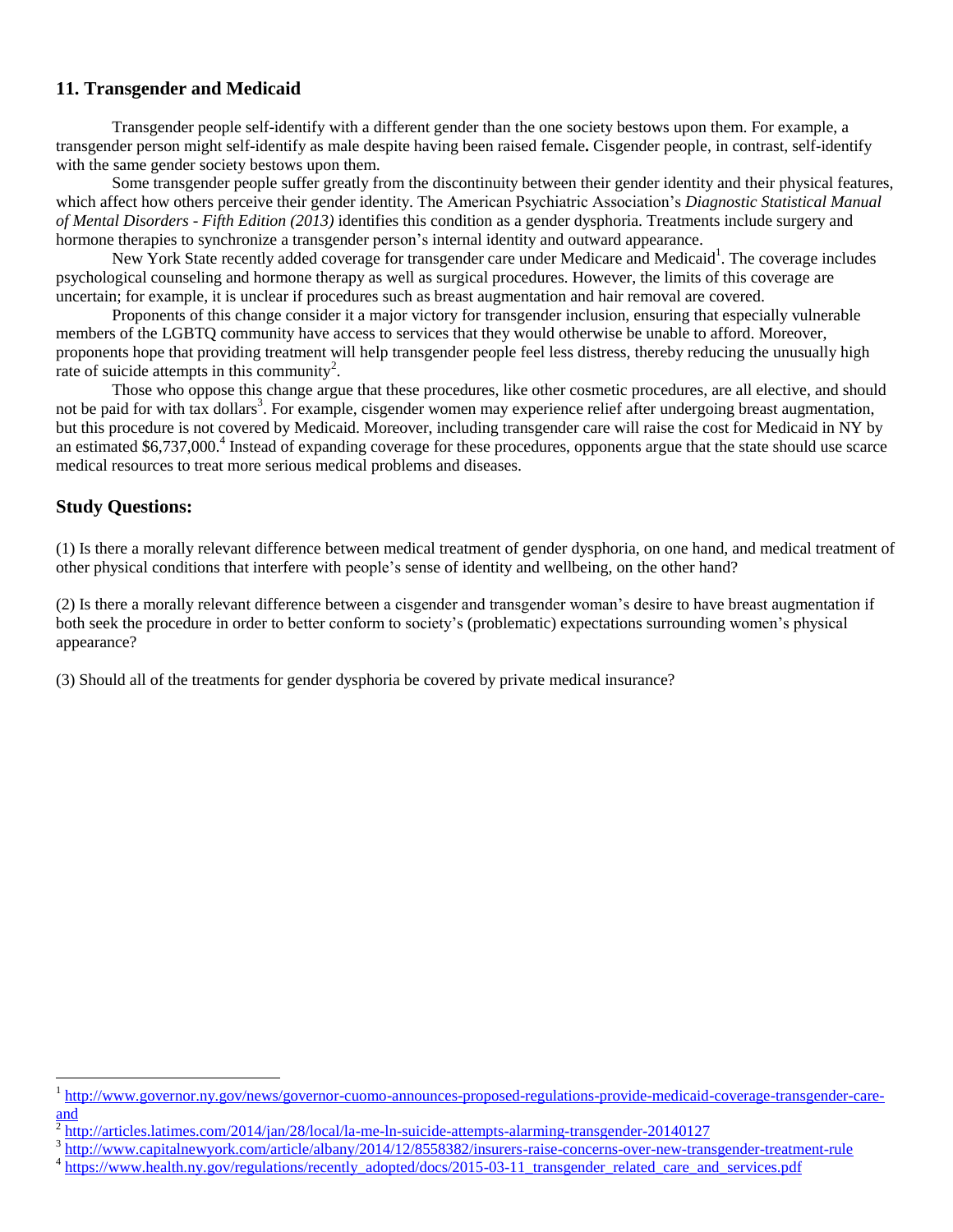# **12. Ban the Box**

It can be very difficult for former prisoners to find employment upon release. Employers in both public and private settings ask about criminal history on job applications. Employers can reject qualified applicants based on their criminal history alone. Many companies have human resources departments that screen and reject job applications before hiring supervisors see them.

Vermont's governor recently instituted "ban the box," an executive order that removes questions regarding criminal history from the initial application for state jobs. In other locations, "ban the box" legislation also applies to private employer applications.<sup>1</sup>

"Ban the box" advocates argue that ex-convicts who have served their sentences have paid their debt to society, and should not continue to be punished when seeking meaningful employment. Offenders who have served their time should be presumed ready and able to become productive members of society. Others argue that these exclusions are counterproductive: Ex-offenders who cannot find jobs are more likely to commit crimes in the future. Some refer to the fact that even those convicted of non-violent and petty crimes are also affected by this policy. Finally, some have observed that this policy has racial implications. In the U.S., for instance, 60% of the 1.6 million people in prison are Black or Hispanic males.<sup>2</sup> Hiring policies that discriminate against ex-convicts therefore have a disparate impact on communities of color. One solution, advocates argue, is for employers to delay the background check. Questions about criminal history should come after those responsible for hiring have met with job candidates; this way, factors like a criminal record can be understood in context of who the ex-convict has become.

 Opponents of these laws point out that private employers should have the right to screen applicants with criminal histories since previous behavior speaks to character. That is, employers have a right to ask about criminal history because committing a crime is an action people choose to undertake rather than an immutable characteristic such as skin color. An employer also deserves to know, for example, if the accountant she is planning on hiring was convicted of theft. Employers also don't want to waste time and resources interviewing candidates that they will turn down for employment at a later phase of selection.

#### **Study Questions:**

(1) Is it morally permissible for employers, including state entities, to ask about criminal history on an application?

(2) Is it morally permissible for the state to prevent employers from asking about criminal history on an application?

(3) Assuming that employers do ask about criminal history on an application, is it morally permissible for them to reject all applicants with a criminal history?

(4) If a government employer refuses to hire someone with a past criminal conviction, does this count as an additional punishment? If so, is it fair for the government to impose such an additional punishment? If a private employer refuses to hire someone with a past criminal conviction, does this count as an additional punishment? If so, is it fair for that private employer to impose such an additional punishment?

 $\overline{a}$ 

<sup>1</sup> <http://www.nelp.org/publication/ban-the-box-fair-chance-hiring-state-and-local-guide/>

 $^{2}$  <http://www.bjs.gov/content/pub/pdf/p10.pdf>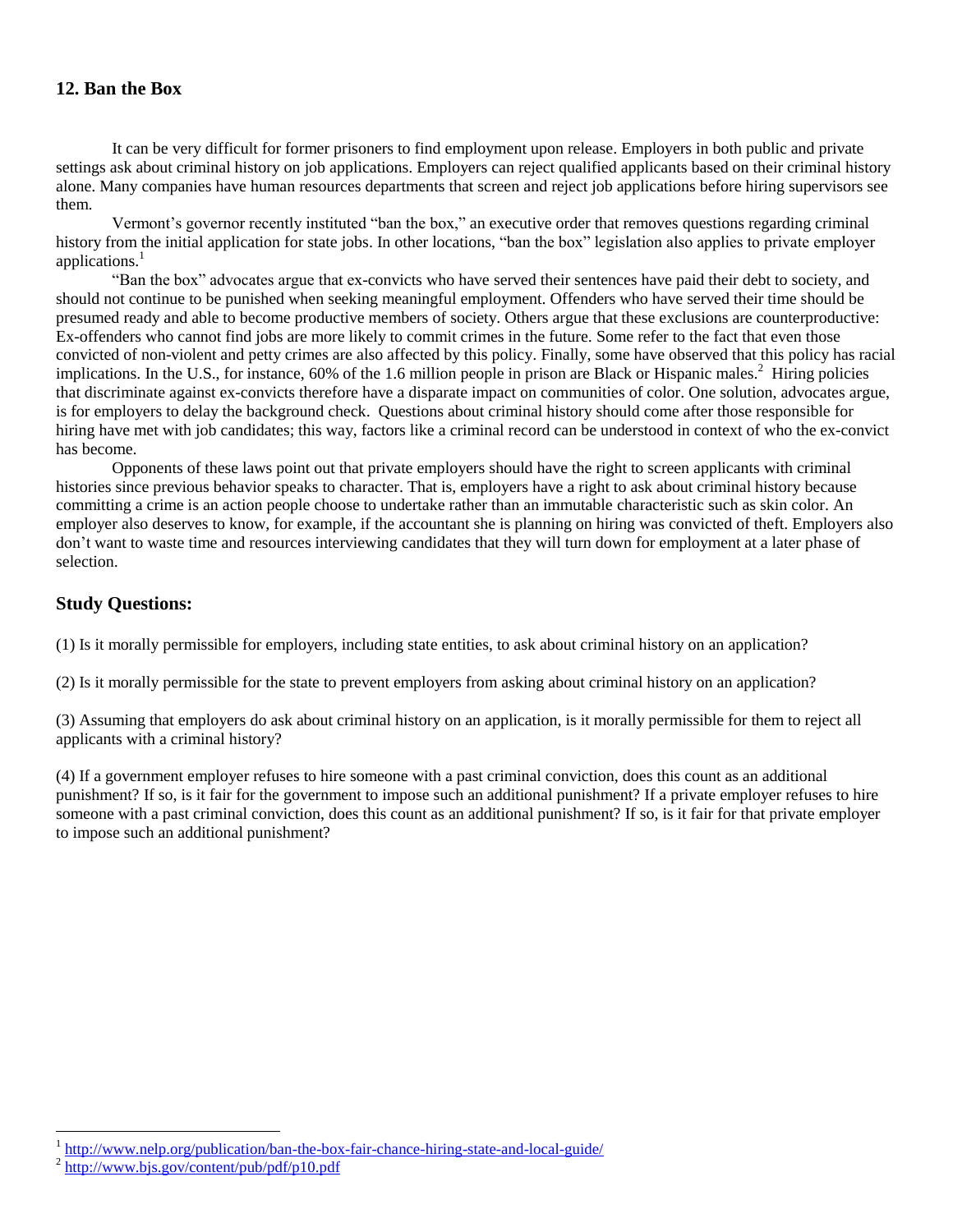## **13. Paying a Ransom to Save Your Family**

In 2014, ISIS posted a video of its adherents beheading James Foley, a captured American journalist. Although the United States attempted to rescue Foley and others, it maintains a strict policy of not paying ransoms for hostages.<sup>1</sup> One of the main arguments supporting this policy is that paying ransom not only incentivizes the taking of hostages, but also funds future heinous acts undertaken by the hostage-takers. An argument against this policy is that it fails to respect the incomparable value of innocent lives taken by groups like ISIS.

Recently, it was revealed that the American government not only refuses to pay ransoms for hostages but also legally threatens those who might try to do so, including the Foley family.<sup>2</sup> The rationale for this policy is that, if private citizens paid ransoms, then they would bring about many of the same harms as public officials, albeit to a lesser degree. However, not everybody is in favor of applying this policy to public officials and private citizens alike. For example, Diane Foley said, "I was surprised there was so little compassion." According to Michael Foley, this policy hampered the Foley family's efforts to save James. "It slowed my parents down quite a bit. They didn't want to do anything that could get them in trouble. It slowed them down for months in raising money. Who knows what might have happened?" In other words, some argue, even if the U.S. government has a policy against paying ransom for hostages, this restriction should not apply to private individuals.

More recently, the government announced that it will not threaten to prosecute families who try to pay ransoms for family members who are taken hostage.<sup>3</sup> As President Obama said, "These families have suffered enough, and they should never feel ignored or victimized by their own government."<sup>4</sup>

#### **Study Questions:**

 $\overline{a}$ 

(1) Assuming it has a policy against paying ransoms for hostages, is it morally justifiable for the government to enforce this policy on its own citizens, when they try to pay ransoms?

(2) Does the fact that ransom payments will likely contribute to further violence by hostage-takers make it morally impermissible for families to try to financially secure the release of family members taken hostage? Why or why not?

(3) If a public official or private citizen was confident that they could pay a ransom secretly, so that it would secretly but not openly support violence by hostage-takers, would that make a difference in your view? Why or why not?

<sup>1</sup> <https://news.yahoo.com/officials-us-rescue-mission-syria-failed-223157934--politics.html>

<sup>&</sup>lt;sup>2</sup> [http://abcnews.go.com/International/government-threatened-foley-family-ransom-payments-mother](http://abcnews.go.com/International/government-threatened-foley-family-ransom-payments-mother-slain/story?id=25453963&singlePage=true)[slain/story?id=25453963&singlePage=true](http://abcnews.go.com/International/government-threatened-foley-family-ransom-payments-mother-slain/story?id=25453963&singlePage=true)

<sup>3</sup> [http://www.washingtonpost.com/blogs/post-politics/wp/2015/06/23/u-s-government-will-stop-telling-families-of-hostages-that-they](http://www.washingtonpost.com/blogs/post-politics/wp/2015/06/23/u-s-government-will-stop-telling-families-of-hostages-that-they-could-face-criminal-prosecution-for-paying-ransom/)[could-face-criminal-prosecution-for-paying-ransom/](http://www.washingtonpost.com/blogs/post-politics/wp/2015/06/23/u-s-government-will-stop-telling-families-of-hostages-that-they-could-face-criminal-prosecution-for-paying-ransom/)

<sup>&</sup>lt;sup>4</sup> [http://www.npr.org/sections/thetwo-way/2015/06/24/417160008/u-s-clarifies-hostage-policy-saying-it-won-t-prosecute-families](http://www.npr.org/sections/thetwo-way/2015/06/24/417160008/u-s-clarifies-hostage-policy-saying-it-won-t-prosecute-families-over-ransom)[over-ransom](http://www.npr.org/sections/thetwo-way/2015/06/24/417160008/u-s-clarifies-hostage-policy-saying-it-won-t-prosecute-families-over-ransom)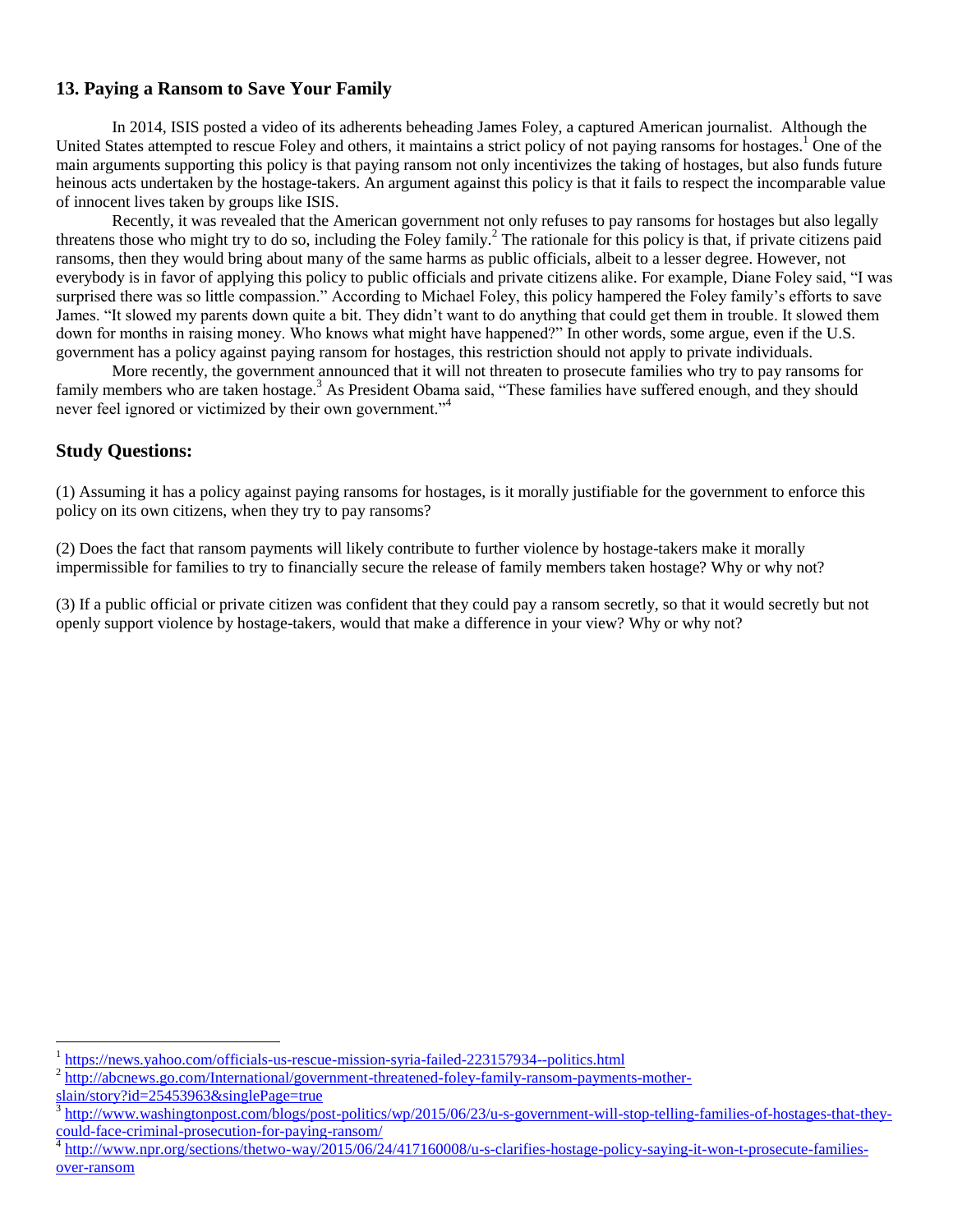#### **14. Swimming for Free**

Angel has a college degree but is underemployed, working full-time and struggling to make ends meet. Mark, one of the college students with whom Angel shares an apartment, attends an expensive private college nearby where his tuition includes membership to the school gym and pool. Angel loves to swim to stay in shape, but he cannot afford to join a gym or have access to a pool. Since Mark does not swim, he agrees to let Angel use his school ID. Angel and Mark do not look identical, but they look similar enough that they can reasonably expect that no one will notice if Angel uses Mark's ID.

Angel thinks that if Mark has already paid for pool access through his tuition fees and is not using it, then Angel can use the membership. It is not as if they are both using the membership. The private college, with its big endowment, is not losing money on the deal.

However, the college pool is open but not free to the public: Non-college personnel are charged fees that help maintain the facilities. The school considers access a special benefit to the students of the college that would be devalued if open-access were allowed.

#### **Study questions:**

(1) Is it morally permissible for Angel to use Mark's ID to swim in the pool?

(2) If Angel were an employee or an alumnus of Mark's college, how, if at all, might this change the moral permissibility of their behavior? Explain.

(3) If Angel were earning enough to afford a gym membership, how, if at all, might this change the moral permissibility of their behavior? Explain.

(4) If Mark attended an affordable public college rather than an expensive private college, how, if at all, might this change the moral permissibility of their behavior? Explain.